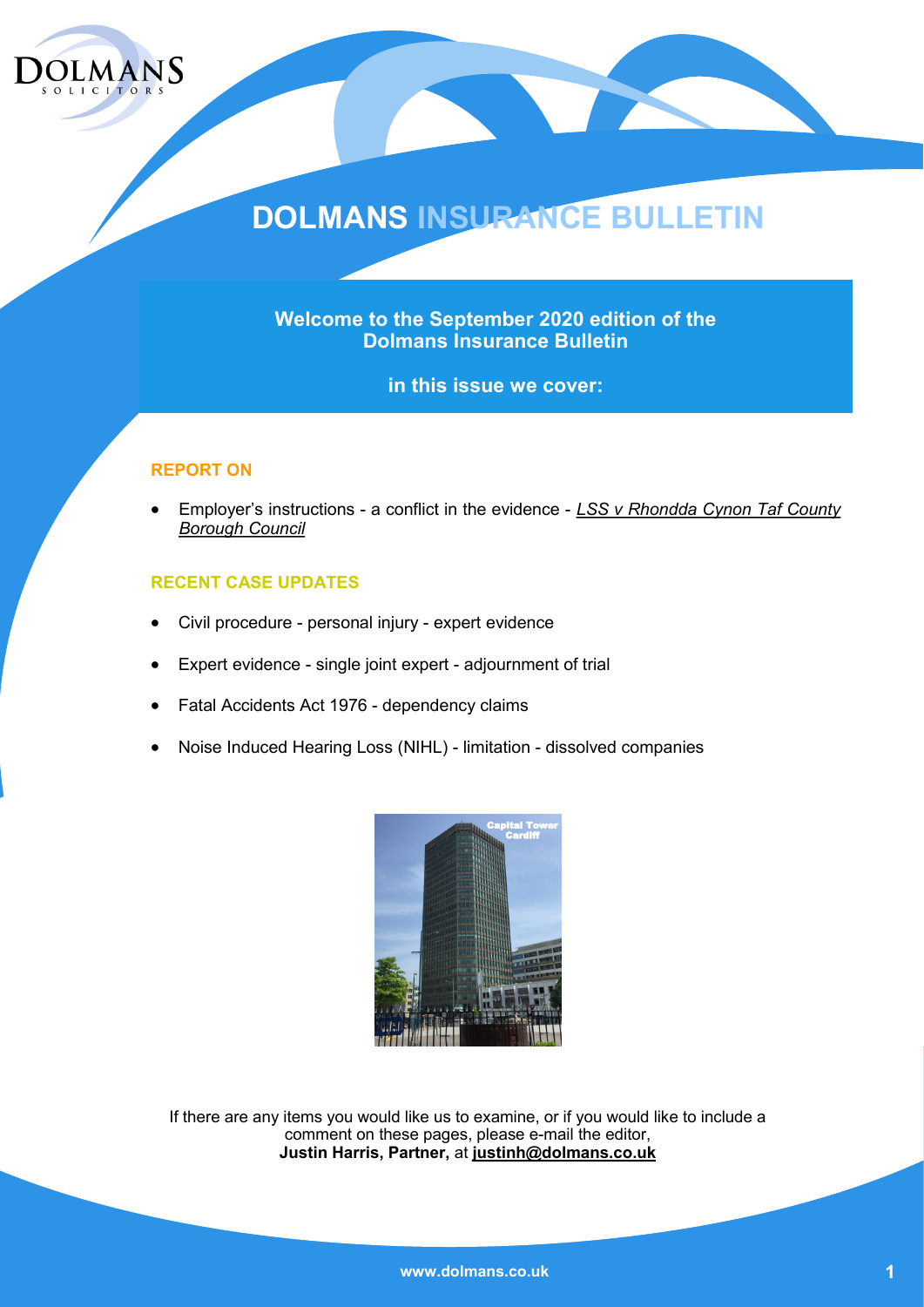

### **REPORT ON**

**Employer's Instructions - A Conflict in the Evidence**

*LSS v Rhondda Cynon Taf County Borough Council*

The Claimant was employed as a Teaching Assistant at an Education Centre owned and controlled by the Defendant Authority, represented by Dolmans. On the day of her accident, the Claimant alleged that she was carrying a large plastic crate containing reams of A3 paper from a classroom to the main hall at the Centre, when her foot was caused to twist on a stone in the yard. The Claimant suggested that the crate was bulky and had prevented her from seeing the stone. As a result, the Claimant allegedly suffered injuries to her foot, chest and elbow.

It was alleged that the Defendant Authority was in breach of various workplace and manual handling regulations, as well as being in breach of the Occupiers' Liability Act 1957 and/or negligent.

The Claimant alleged that she was told to pack and move the crates, as the Centre was in the process of moving to a different location. The crates had been supplied by a reputable removal company that the Defendant Authority had employed to facilitate the move.



#### **A Robust Defence**

In its Defence, the Defendant Authority maintained that the Claimant was not required to carry the packed crates and that she was, therefore, the author of her own misfortune. Indeed, the Defendant Authority's position was that the Claimant was specifically told not to move the crates.

In addition, and in response to various allegations made by the Claimant, the Defendant Authority argued in its Defence that it undertook appropriate risk assessments, but disputed that a risk assessment was required for this particular task, especially as staff were not required to carry the packed crates. Likewise, the Defendant Authority provided appropriate training, but there was no need to provide training for this particular task as, again, the Claimant was not required to carry the packed crates. The Defendant Authority provided suitable personnel and employed appropriate contractors to carry the packed crates, so there was no need for the Claimant to do so. There were no complaints and/or other similar accidents.

The Defendant Authority agreed that the Claimant was provided with verbal instructions, but disputed that these included an instruction to move the packed crates, as the Claimant alleged.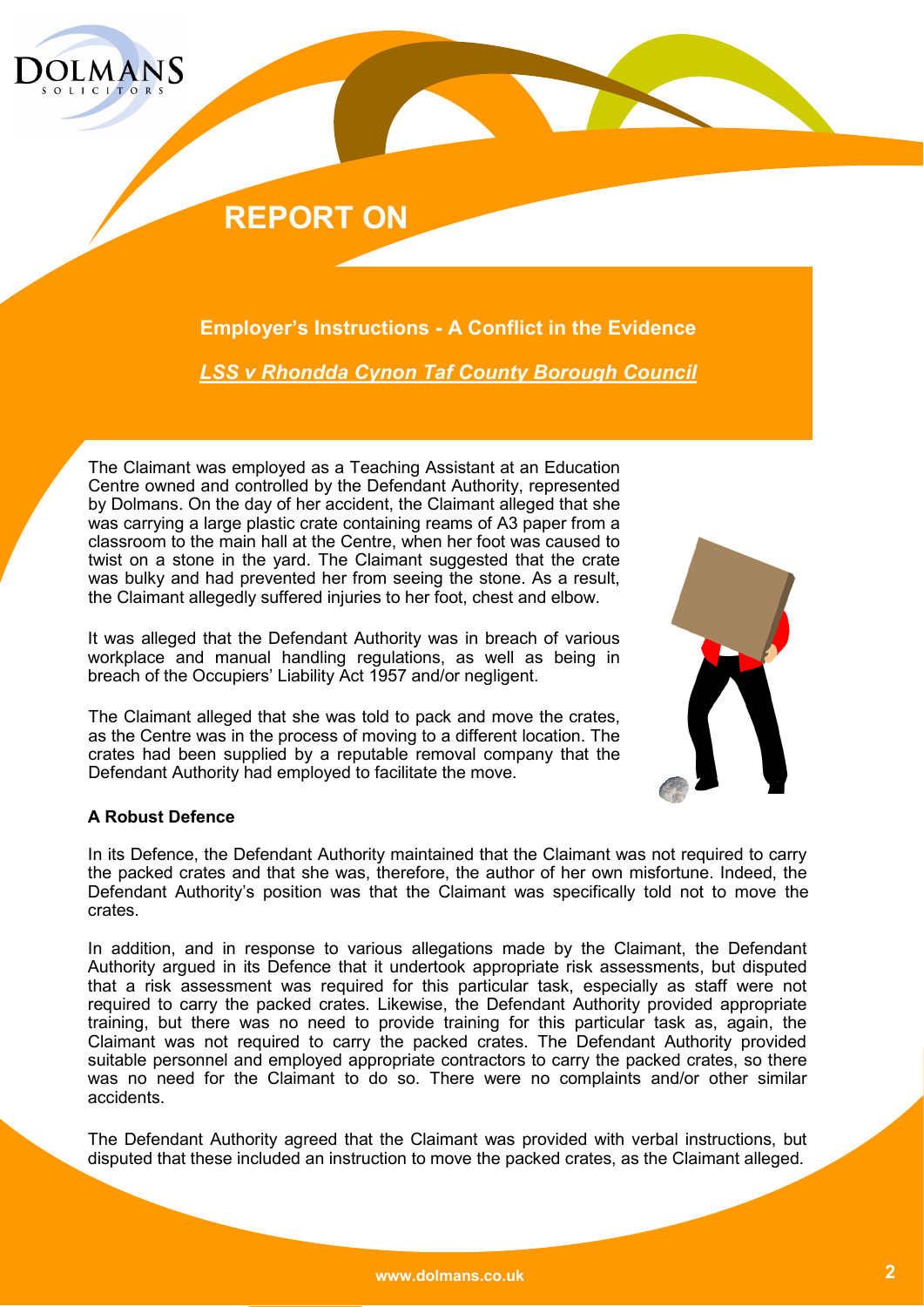

### **REPORT ON**

#### **Evidence**

The Claimant reported her alleged accident to the school and her hospital records referred to a fall at work, although reference was made to a "slip". Notwithstanding this, it was likely that the Claimant would prove that she had sustained an accident at work. However, factual causation remained in dispute, especially as there were no independent witnesses to the alleged accident.



Under cross-examination, the Claimant referred to an earlier meeting, which was not referred to in her Witness Statement, in which staff were apparently told not to carry the crates. She alleged that this was superseded by the new instruction to the contrary on the morning of her alleged accident, although she could not recall who gave this instruction.

The Claimant alleged that her work colleague, who gave evidence on behalf of the Defendant Authority, offered to carry the packed crate. However, the Claimant did so anyway without her colleague's knowledge. The Claimant accepted that the crate was too heavy. The Claimant's work colleague was adamant that he would have stopped the Claimant carrying the crate if he had seen her doing so.

The Deputy Head Teacher at the Centre also gave evidence on behalf of the Defendant Authority, as she was overseeing the move on the day in question. She totally refuted the allegation that staff were told to move the packed crates. A reputable removal company had been employed to do so and there was, therefore, absolutely no need for staff to move any of the crates. Indeed, the Deputy Head Teacher had specifically instructed that packed crates were to remain in the classrooms pending the move.

It was argued that there was no need to provide written instructions, as all staff were told the same thing in a meeting with the Deputy Head Teacher and had understood these simple instructions. Indeed, no other staff member expressed any concern or were involved in similar incidents. The Deputy Head Teacher gave evidence that she had even invited staff to speak with her if they had any queries and confirmed that the Claimant raised no such queries.

The Deputy Head Teacher went further in her witness evidence, commenting upon the footwear that was worn by the Claimant at the time of her alleged accident. Had the Claimant been instructed to undertake the alleged task, which was disputed, the Deputy Head Teacher confirmed that this type of footwear would have been inappropriate. However, it was reiterated that the Claimant was not instructed to move the packed crates in any event.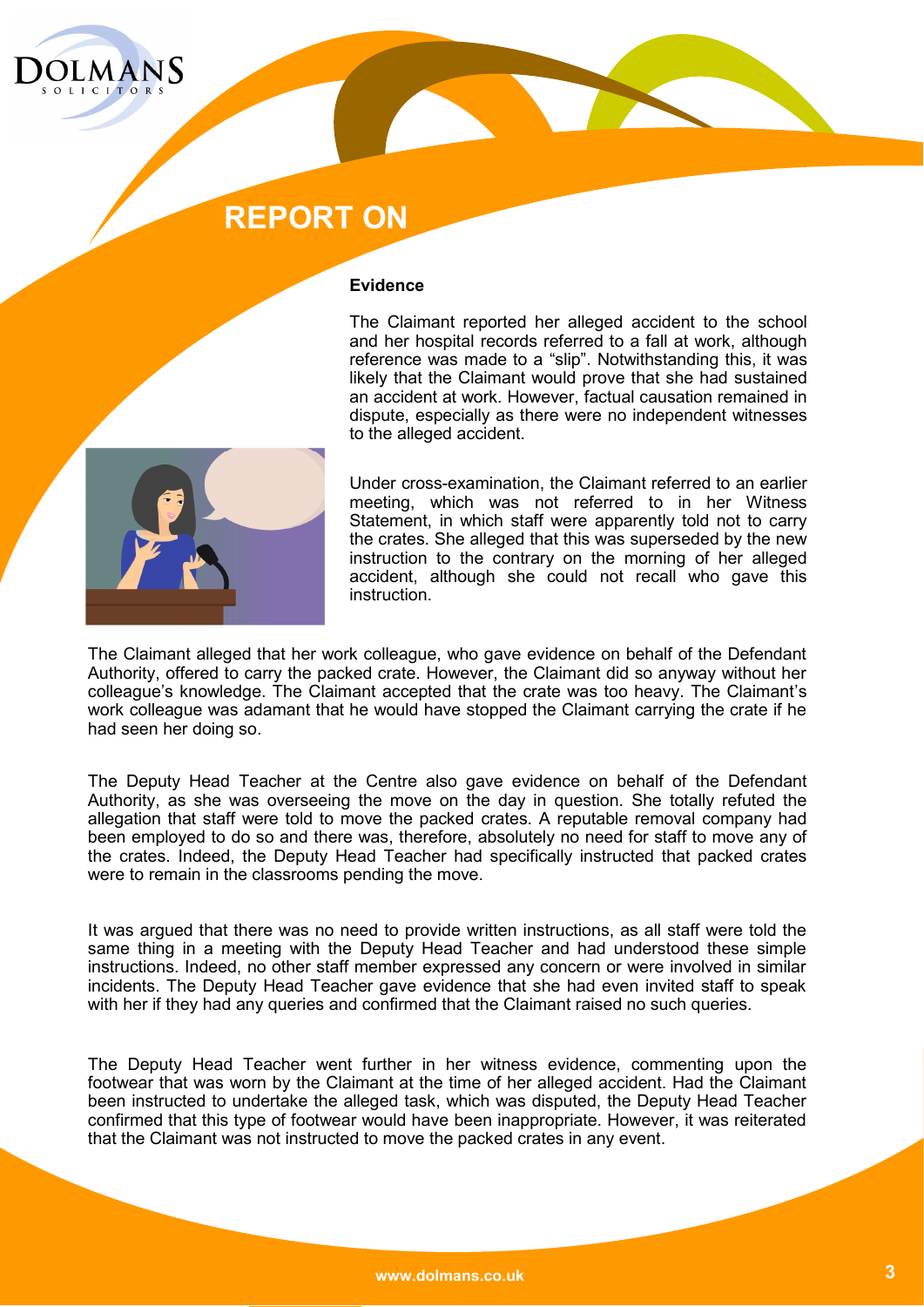

### **REPORT ON**

#### **Judgment**

The Claimant conceded at Trial that the alleged stone did not constitute a breach and the Judge confirmed that he, therefore, needed to decide whether the Claimant was instructed to move the packed crate, and, if she was, whether this was causative. He would then need to consider any contributory negligence on the Claimant's part, if appropriate.

The Judge was assisted by the witness evidence and referred, in particular, to the new evidence that the Claimant had introduced, alleging that there was a change in instructions and that she had been specifically told to move the packed crate on the day of her alleged accident.

The Judge preferred the Defendant Authority's witness evidence and that instructions were given before the move for staff to pack and label the crates, but not to carry the same. According to the Judge, there was no cogent evidence to suggest that there had been a change in these instructions on the day of the Claimant's alleged accident.

Although the Judge did not need to go further, he agreed that the stone did not constitute a breach and he could not find that the alleged accident would have been avoided if the Claimant had not been carrying the crate.

As such, the Claimant's claim was dismissed.

#### **Conclusion**

This case demonstrates how a robust, carefully pleaded Defence, coupled with strong witness evidence, can assist the Court when having to consider opposing arguments and decide upon conflicting evidence between the parties.

In this particular matter, the conflicting evidence as to the nature of the alleged instructions provided to the Claimant was at the root of the case and, as such, was also vital to the successful Defence of the same.



This particular matter was heard during 'lockdown' as a 'hybrid' Trial, with Counsel for both parties, the Claimant and one of the Defendant's witnesses attending Court in person and another of the Defendant's witnesses, as well as Dolmans' representative, attending virtually by way of the Court's 'Cloud Video Platform' (CVP) in order to comply with the social distancing measures communicated by the Court. Again, clients can be assured that Dolmans is well placed to engage with the Courts and others utilising the ever increasing variety and range of virtual platforms, having embraced and invested in the technology required to do so for a considerable period of time.

> **Tom Danter Associate Dolmans Solicitors**

For further information regarding this article, please contact **Tom Danter** at **tomd@dolmans.co.uk** or visit our website at **www.dolmans.co.uk**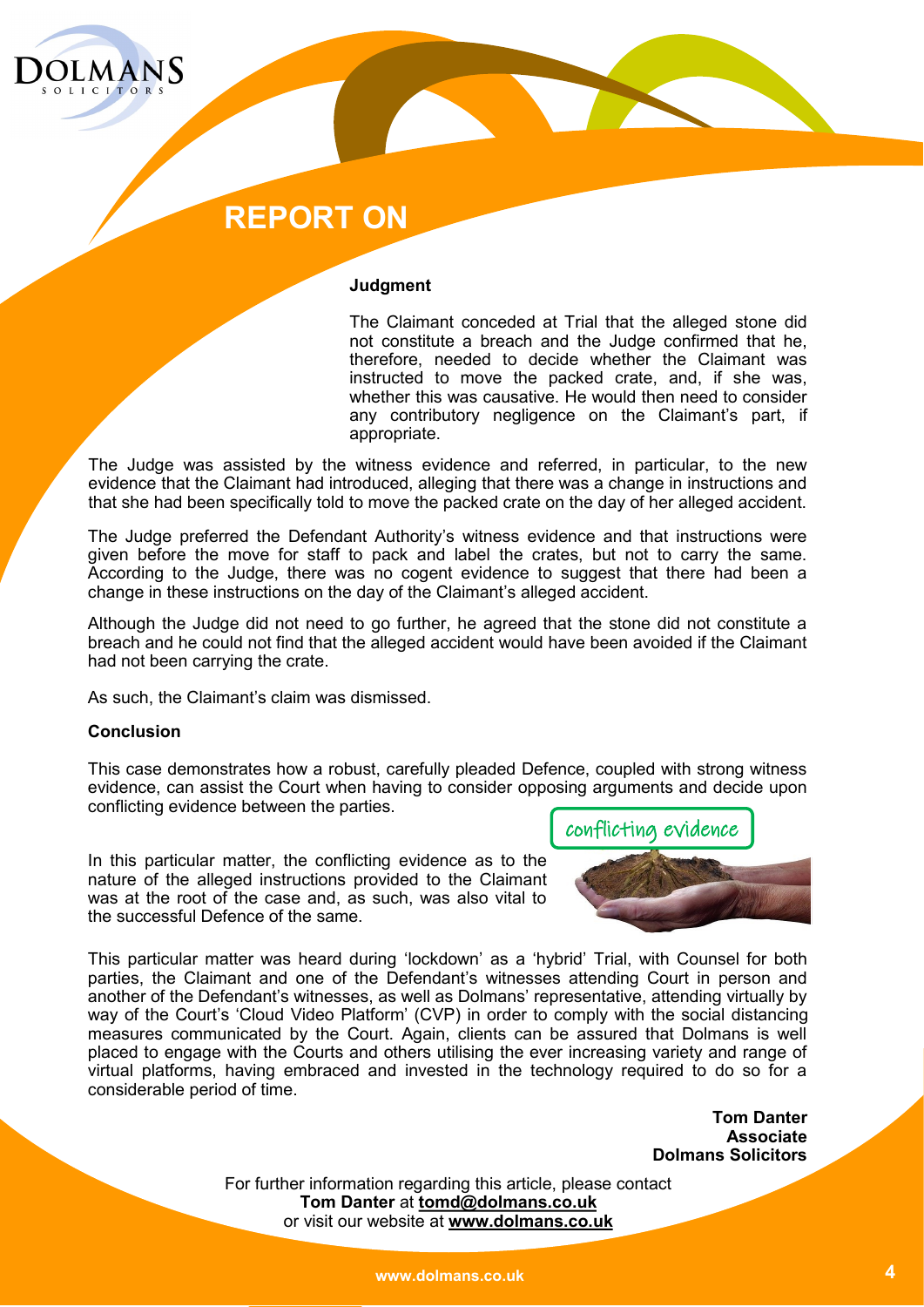

**Civil Procedure - Personal Injury - Expert Evidence**

*Peter Griffiths v TUI UK Ltd [2020] 2268 (QB)*



The Claimant appealed against the dismissal of his breach of contract claim against the Defendant travel company.

The Claimant booked an all-inclusive package holiday. Two days into the holiday, the Claimant fell ill with symptoms of gastric illness. He had eaten exclusively at the hotel prior to being taken ill. He was admitted to hospital, where he provided a stool sample which tested positive for a number of parasitic and viral pathogens.

The Claimant obtained a report from a Consultant Microbiologist. The Defendant failed to obtain a report from its own expert (despite having been given permission). The Claimant's expert was not called to give evidence at Trial. The expert's evidence was uncontroverted, yet the Claimant's claim was dismissed at Trial. The Judge concluded that the expert report had gaps in its reasoning and contained statements which were bare ipse dixit. She relied on *Wood v TUI Travel Plc (t/a First Choice) [2017] EWCA Civ 11* in concluding that causation was not proven.

The Claimant appealed.

On appeal, it was accepted that there was a distinction between those gastric claims in which a Claimant relied upon the occurrence of the outbreak of illness at the hotel as proving causation and those claims where a Claimant relies on expert evidence to prove causation. In the latter case, lack of evidence of others falling ill was clearly of less significance than in the former. A Court would always be entitled to reject an expert report, even when uncontroverted, where it was a bare ipse dixit or an assertion without proof. However, where a report was uncontroverted, the Court was not entitled to subject to the same kind of analysis and critique as if it were evaluating a controverted report. Once a report was truly uncontroverted, that role fell away and all the Court needed to do was decide whether the report fulfilled the minimum requirement set out in CPR PD.35 para 3. It need not set out the chain of reasoning leading to the expert's conclusion, nor need it deal with any gaps in that chain.

The Defendant's failure to challenge the expert evidence by way of its own evidence or by way of cross-examination enabled the Claimant to succeed in his claim, notwithstanding the brevity of the expert's report and the criticisms made of it by the Trial Judge. It was not fair to characterise the expert's opinion as bare ipse dixit.

Appeal allowed. Judgment for the Claimant.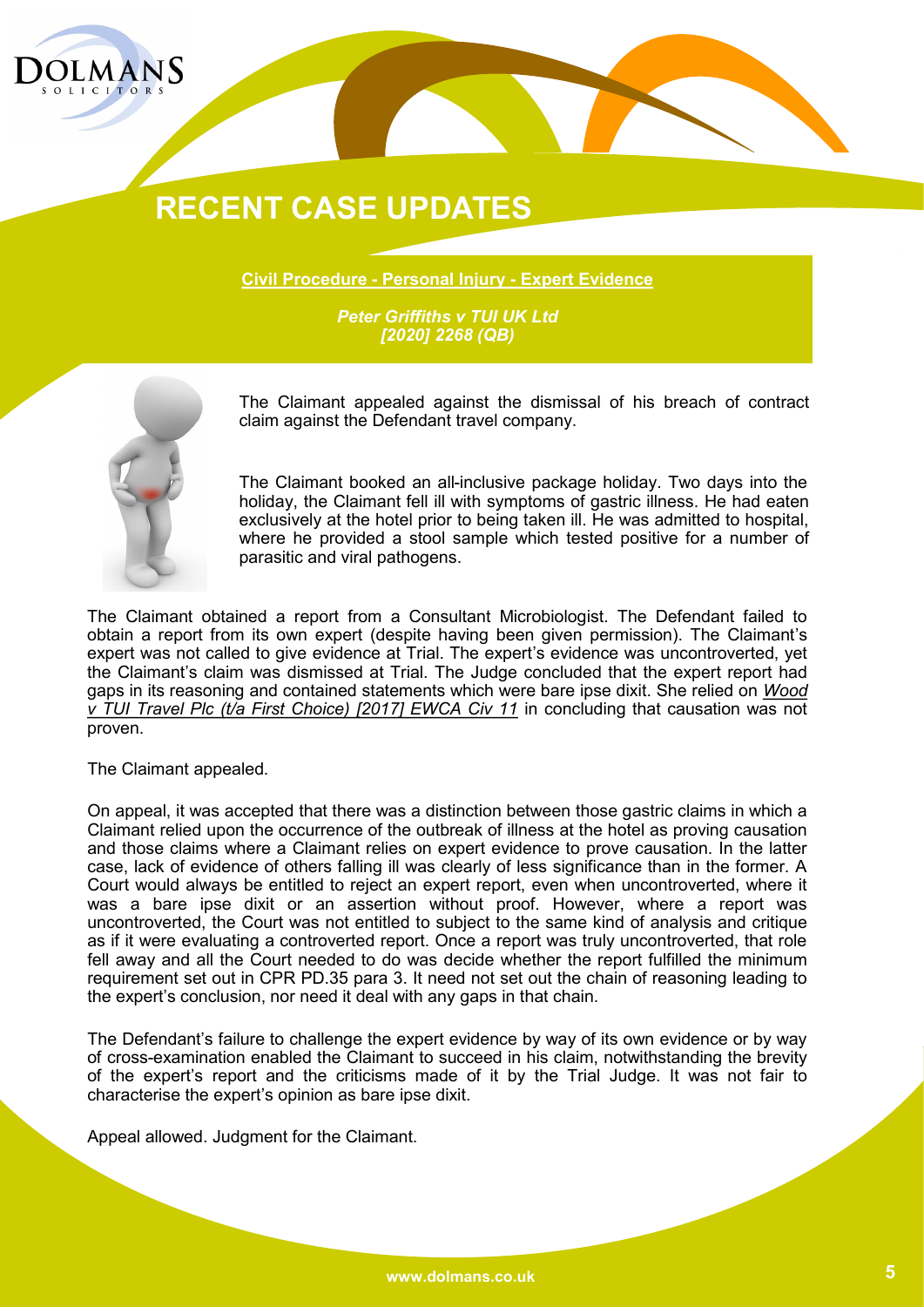

**Expert Evidence - Single Joint Expert - Adjournment of Trial**

*James Hinson v Hare Realizations Ltd [2020] EWHC 2386 (QB)*

The Claimant appealed against a Recorder's refusal to adjourn his Trial and permit him to rely on an expert acoustic engineering report in place of a report from a single joint expert.

The Claimant's claim related to Noise Induced Hearing Loss. Three days before the Trial, the Claimant applied for the Trial to be relisted for a 2 day Trial, reallocated to the Multi-Track and be given permission to rely upon a new expert report. The Recorder dismissed the Application having noted that although the Claimant had, for genuine reasons, lost confidence in the single joint expert already instructed in the proceedings, the case was not one where the single joint expert's opinion was obviously lacking in cogency, having regard to the overriding objective and the fact that considerable cost had already been incurred in the case.

On appeal, Mr Justice Spencer held that the correct approach to Applications by parties to abandon a single joint expert and adduce their own expert evidence was set out in *Bulic v Harwoods [2012] EWHC 2657 (QB)*; namely, that if, having obtained a joint expert report, a party, for reasons which were not fanciful, wished to obtain further information before deciding whether that report should be challenged, then they should, subject to the discretion of the Court, be permitted to obtain that evidence. The Judge in *Bulic* emphasised the importance of the overriding objective and that the Court had to have regard to the overall justice of the parties.

Mr Justice Spencer found that the Recorder's approach had been 'impeccable' and had taken full account of the overriding objective and the interests of justice generally. Whilst the Claimant would be aggrieved not to be allowed another expert, the Defendant would also be aggrieved if the Trial was vacated, again at considerable cost, in a case where the single joint expert had been proposed by the Claimant.

Appeal dismissed.

**Fatal Accidents Act 1976 - Dependency Claims**

*Rix v Paramount Shopfitting Co Ltd [2020] EWHC 2398 (QB)*

The Claimant's husband, 'R', died of mesothelioma contracted from his exposure to asbestos while working for the Defendant, 'D'. After leaving D's employment, R had built up a successful business in which he and the Claimant, 'C', each held 40% of the shares, with their two sons each holding 10%. R took a salary and a dividend. C did not work for the business, but was a director and took a salary and a dividend. C inherited R's shareholding.

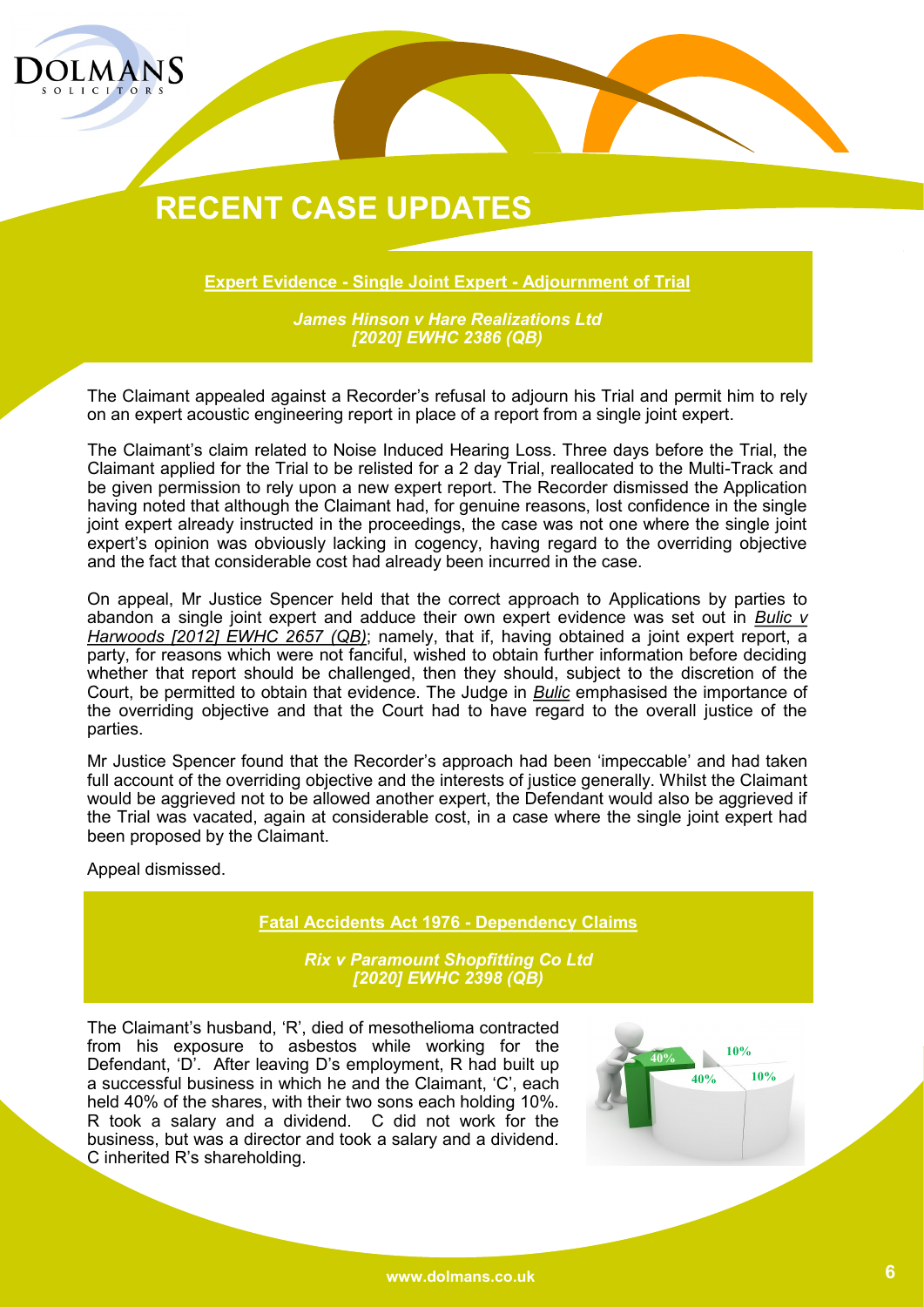



The sons took over the business after R's death and the business became more profitable. C made a financial dependency claim. D denied that there was any claim for financial dependency because the business had been more profitable after R's death than before. D submitted that C's interest in the business was akin to capital or an income producing asset which negated any claim for financial dependency, and that her salary and dividends did not count towards any dependency because they were her own income.

The Judge held that C was entitled to a financial dependency award. Under s.3 of the 1976 Act, a dependant can only recover damages if they have suffered financial injury resulting from the death. C had suffered such a loss, notwithstanding that the business was more profitable after R's death. C was clearly dependent on R. R's business produced an income for the family which was the result of his skill, energy, hard work and business flair. Although C was a director and shareholder, in reality R was responsible for the success of the business. At the time of R's death, C had a *'reasonable expectation of pecuniary advantage from the continuance of the life of the deceased*' because, had R lived, his management of the business would have continued to produce an income for C; *Pym v Great Northern Railway* applied. The value of the dependency was fixed at death, therefore, the profitability of the business after R's death was irrelevant. C and R's shareholdings in the business at the time of R's death could not be regarded as an income generating asset independent of R's work and labour or as a capital asset. The Court had to look at the practical reality in relation to financial dependence, not the corporate or tax structures that were used in family arrangements. On that approach, it was clear that the income received by C as director and shareholder was entirely the result of R's work. The correct approach in this claim was to quantify the claim by reference to the earnings C would have continued to receive from the work done by R had he survived, with no discount for the fact that the company had continued to thrive.

**Noise Induced Hearing Loss (NIHL) - Limitation - Dissolved Companies**

*Holmes v S & B Concrete Ltd [2020] EWHC 2277 (QB)*

The Claimant, 'C', was employed by the Defendant, 'D', between 1986 and 1993. C issued a claim for damages for NIHL in May 2018. D was dissolved in August 1995. In August 2018, C applied to restore D to the Register of Companies for the purpose of bringing his claim against D's insurers, and an Order was made restoring D to the Register and ordering that the company do continue in creditors' voluntary liquidation. The Application was not served on D's insurers. C then served proceedings. A preliminary issue trial was ordered on limitation. The Judge found that C's date of knowledge for limitation purposes was mid 2007 and that it would be inequitable to exercise discretion to disapply the limitation period pursuant to s.33 of the Limitation Act 1980.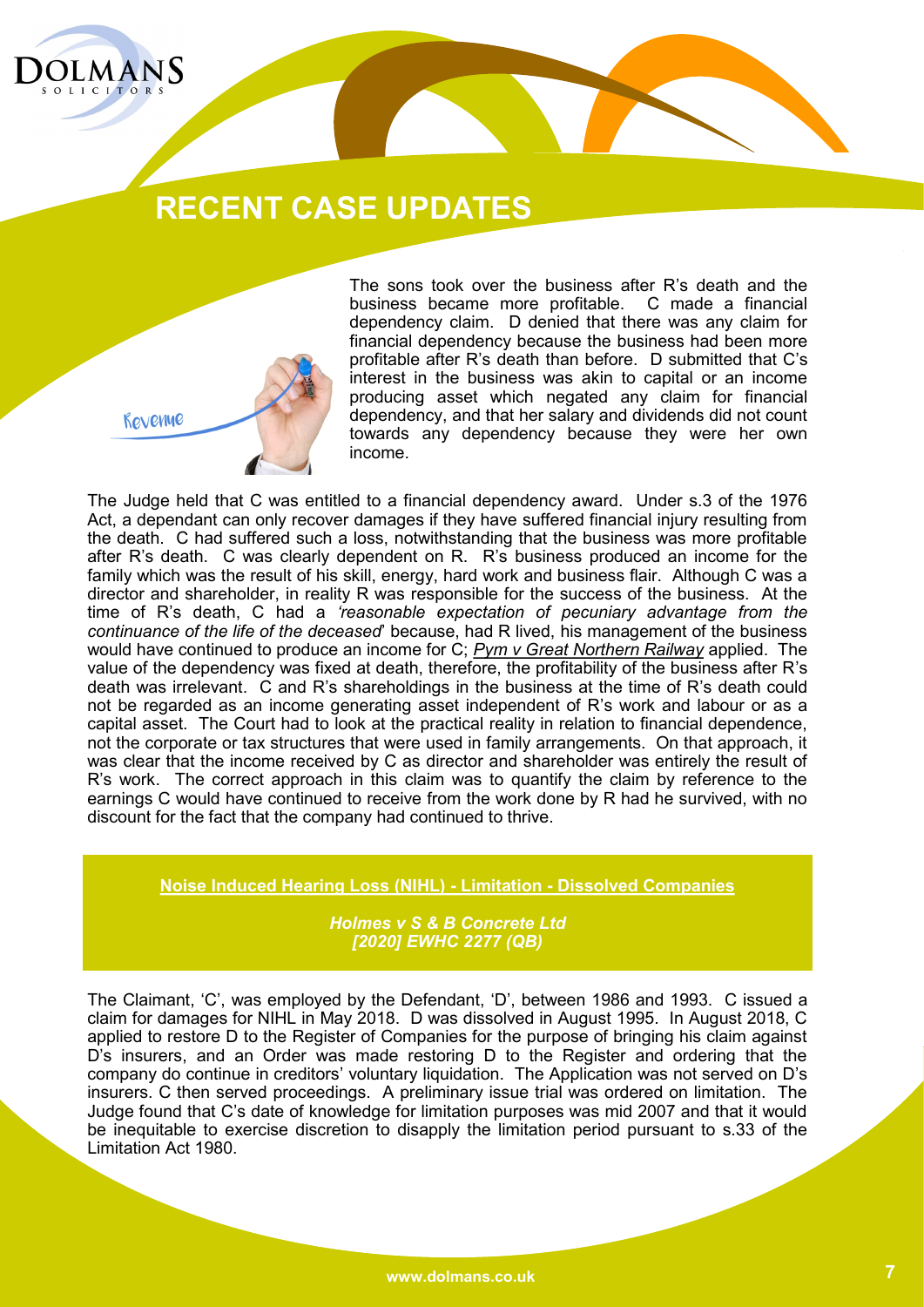

Before the Judge, C had further averred that the action was not statute barred. The effect of the restoration was that D was deemed to have been in creditors' voluntary liquidation since at least May 1995. C relied on *Financial Services Compensation Scheme Limited v Larnell (Insurances) Limited (in liquidation) [2005*], in which it was held that *"if [a claim] is not time-barred at the commencement of the bankruptcy or winding-up, it does not become time-barred by the passage of further time thereafter".* C, therefore, submitted that for his claim to be statute-barred, his date of knowledge would have had to have been before May 1992 (3 years prior to the date when D was deemed to have been in liquidation). The Judge dismissed this argument, distinguishing the *Financial Services* case and holding that the correct approach was that in *Smith v White Knight Laundry Ltd [2001]*. The company should not have been restored until limitation issues were resolved or conditions should have been imposed on the restoration. C appealed.

On appeal, the first instance decision was upheld and the appeal dismissed. The Judge also encouraged the Rules Committee to give consideration to a change in the rules so as to require notice to be given to a relevant insurer upon the making of an Application for restoration.



For further information on any of the above cases, please contact:

**Amanda Evans** at **amandae@dolmans.co.uk** or **Judith Blades** at **judithb@dolmans.co.uk**